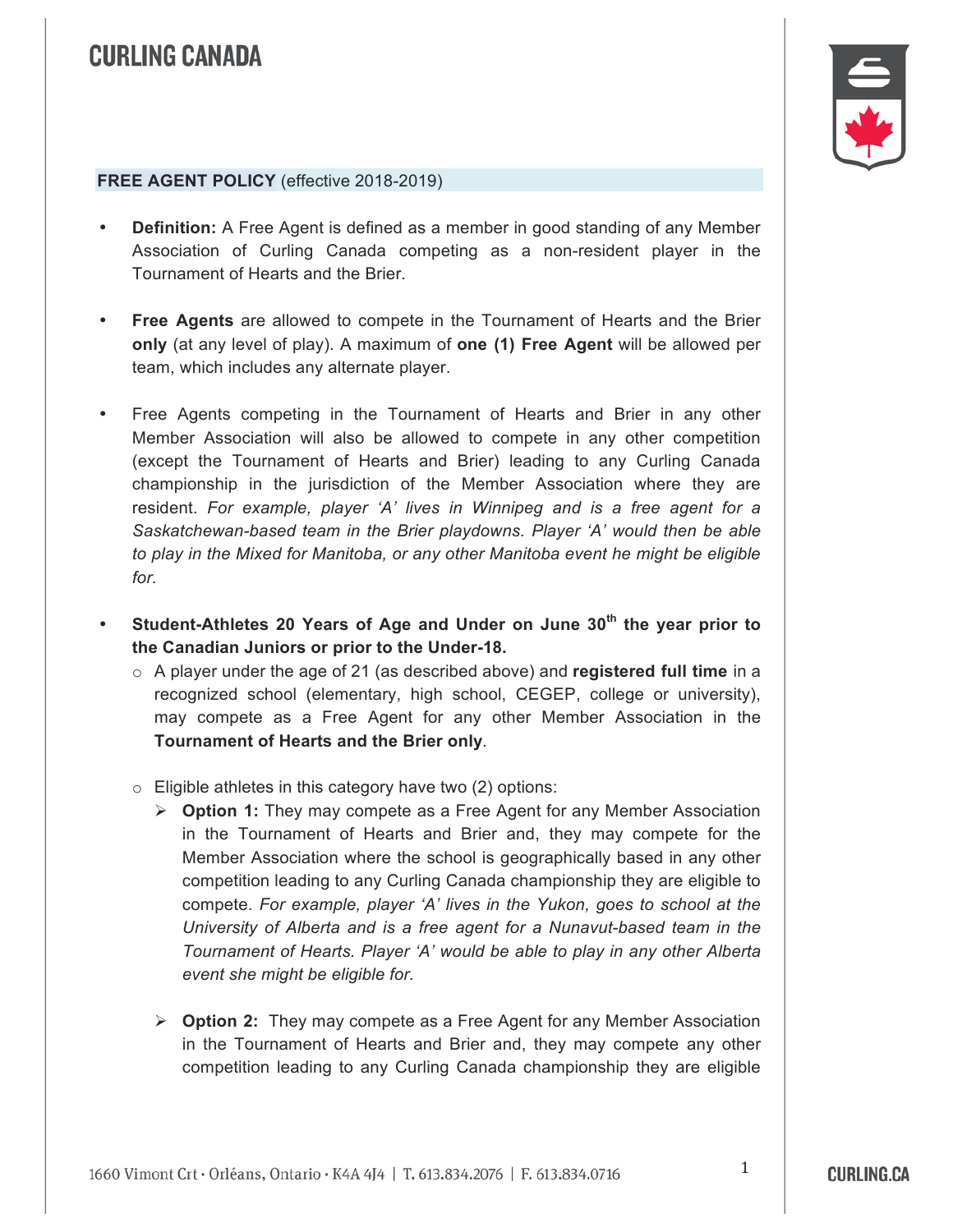## **CURLING CANADA**



for in the jurisdiction of the Member Association where their family resides. *For example, player 'A' lives in the Yukon, goes to school at the University of Alberta and is a free agent for a Nunavut-based team in the Tournament of Hearts. Player 'A' would be able to play in any other Yukon event she might be eligible for.*

- o Either option is acceptable **but not both.**
- o This policy **does not apply** to the University or College curling championships. These events are operated under eligibility rules established by USPORT and CCAA and do not affect eligibility in Curling Canada events. A student-athlete can compete for any university / college in any province or territory without jeopardizing their ability to compete in any Curling Canada competition.
- $\circ$  If asked, traditional on-campus, full time students will establish residency by providing **a confirmation letter from their school's Registrar's Office confirming full time status and class enrollment for the academic year**. This policy defers to the institution that the student attends in terms of defining full-time student status. Enrolment in **online schools is ineligible** for this exemption.
- Student-Athletes requesting this exemption must identify their "Free Agent", then notify the Member Associations involved, seeking their approval. I**f necessary**, they may be asked to provide the required documentation proving the remaining players [3 of 4] are bona fide residents of the Member Association they are intending to represent.
- "Free Agent" requests must be received by the respective Member Associations **on or before October 31st each year.** Following the approval process between the respective Member Associations, the player must also register appropriately on the Canadian Team Ranking System (CTRS). Finally, the Member Associations will forward copies to Curling Canada.
- All individuals must comply with the membership criteria of the province or territory they wish to represent including the acquisition of a Curling Canada Competitor Card.
- Individuals claiming to be bona fide residents of the curling jurisdiction they wish to represent or, individuals engaged in the exemption process, may be requested to